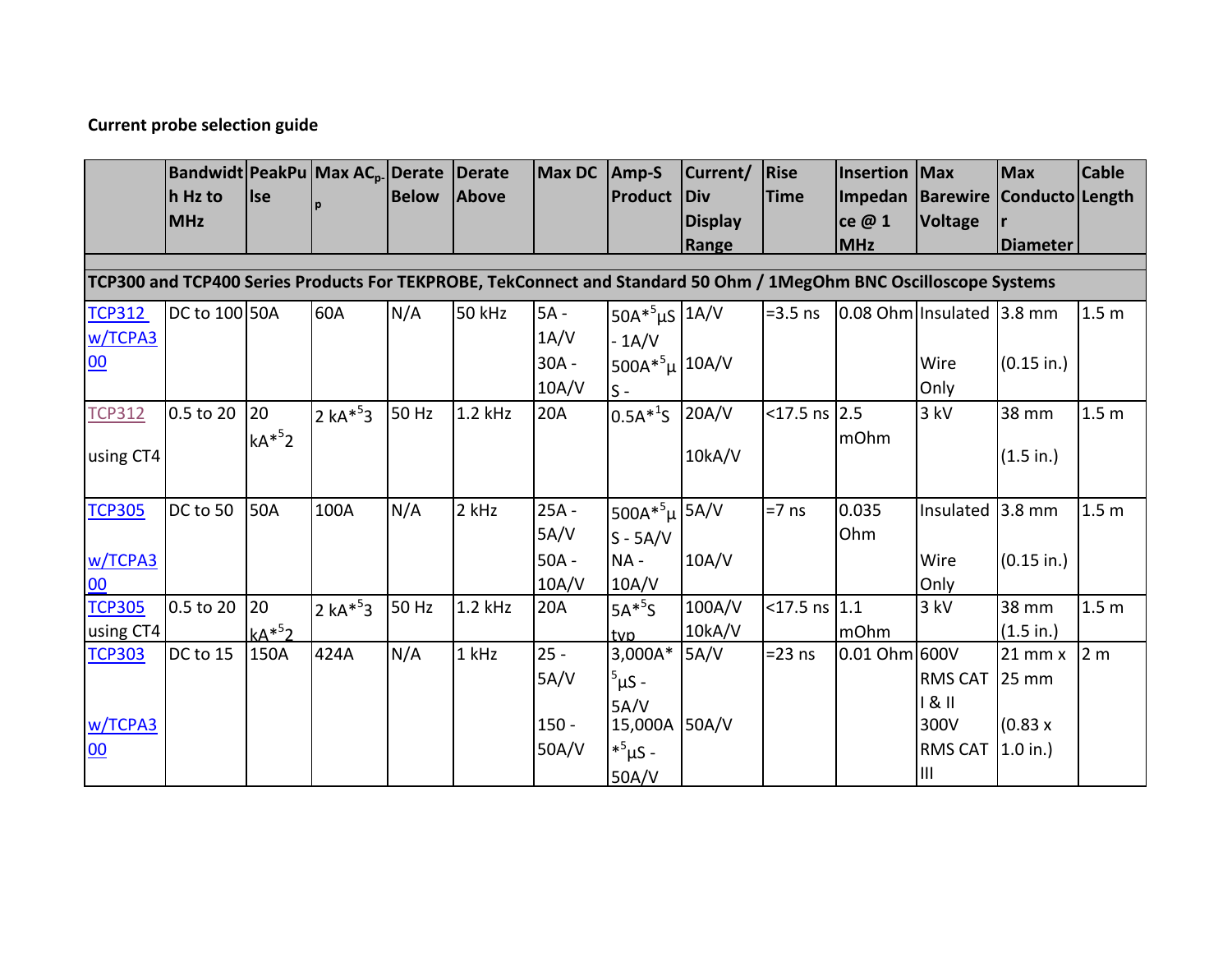| TCP404XL DC to 2                     |                                                                       | 750A                            | 1414A | N/A   | 1.8 kHz   | 750A* <sup>5</sup> 5 NA -<br>$-1A/mV$ 1A/mV |                               | 1A/mV                                                       | $= 175$ ns       | 0.1<br>mOhm | 600V<br><b>RMS CAT</b><br>181 | $21$ mm $x$<br>25 mm     | 8m             |
|--------------------------------------|-----------------------------------------------------------------------|---------------------------------|-------|-------|-----------|---------------------------------------------|-------------------------------|-------------------------------------------------------------|------------------|-------------|-------------------------------|--------------------------|----------------|
| w/TCPA4<br>00                        |                                                                       |                                 |       |       |           | $500A -$<br>1A/mV                           |                               |                                                             |                  |             | 300V<br><b>RMS CAT</b>        | (0.83 x)<br>$1.0$ in.)   |                |
|                                      |                                                                       |                                 |       |       |           |                                             |                               |                                                             |                  |             | ШL                            |                          |                |
| <b>Direct Connect Current Probes</b> |                                                                       |                                 |       |       |           |                                             |                               |                                                             |                  |             |                               |                          |                |
| <b>TCP0030</b>                       | DC to 120 50 A                                                        |                                 | 84 A  | N/A   | 5 kHz     | 5 A                                         | 50 A-µS - $1 A/V*^5$<br>1 A/V |                                                             | ≤14.5 ns 0.08 Ω  |             | Insulated<br>Wire             | $3.8$ mm<br>$(0.15$ in.) | 2 <sub>m</sub> |
|                                      |                                                                       |                                 |       |       |           | 30 A                                        | $-10 A/V$                     | 500 A- $\mu$ S 10 A/V <sup>*5</sup>                         |                  |             | Only                          |                          |                |
| <b>TCP202</b>                        | DC to 50                                                              | 50 A                            | 40 A  | N/A   | 20 kHz    | 15 A                                        | $500x10^{-6}$                 |                                                             | $=7.0$ ns        | 0.07 O      | 300 V<br>CAT I                | 0.15 in.                 | 2.2 m          |
| <b>TCP202</b><br>w/CT4               | 0.5 to 20 $20 kA^{*2}$ 2 kA <sup>*3</sup>                             |                                 |       | 50 Hz | $1.2$ kHz | 15 A                                        | 0.1                           | $\ast^4$                                                    | =17.5 ns 30 mO   |             | 3 kV                          | 1.5 in.                  | 2.2 m          |
|                                      | AM503B <sup>*0</sup> or AM5030 <sup>*0</sup> Amplifier Current Probes |                                 |       |       |           |                                             |                               |                                                             |                  |             |                               |                          |                |
| A6312                                | DC to 100 50 A                                                        |                                 | 40 A  | N/A   | 20 kHz    | 20 A                                        |                               | $100\times10^{-6}$ 1 mA to 5 = 3.5 ns<br>$A^*$ <sup>1</sup> |                  | 0.1O        | 300 V<br>CAT I                | 0.15 in.                 | 2 <sub>m</sub> |
| A6312<br>W/CT4                       | 0.5 to 20 $20 kA^{*2}$ 2 kA <sup>*3</sup>                             |                                 |       | 50 Hz | 1.2 kHz   | 20 A                                        | 0.1                           | 20 mA to $\vert$ =17.5 ns 30 mO<br>5 $kA*^1$                |                  |             | 3 kV                          | 1.5 in.                  | 2 <sub>m</sub> |
| A6302                                | DC to 50                                                              | 50 A                            | 40 A  | N/A   | 20 kHz    | 20 A                                        |                               | $100x10^{-6}$ 1 mA to 5 = 7.0 ns<br>$A^{*1}$                |                  | 0.1O        | 300 V<br>CAT I                | 0.15 in.                 | 2 <sub>m</sub> |
| A6302<br>W/CT4                       | 0.5 to 20                                                             | $20 kA^{*2}$ 2 kA <sup>*3</sup> |       | 50 Hz | 1.2 kHz   | 20A                                         | 0.1                           | 20 mA to<br>5 $kA*^1$                                       | $=17.5$ ns 30 mO |             | 3 kV                          | 1.5 in.                  | 2 <sub>m</sub> |
| <b>A6302XL</b>                       | DC to 17                                                              | 50 A                            | 40 A  | N/A   | 20 kHz    | 20 A                                        |                               | $100x10^{-6}$ 1 mA to 5 = 20 ns<br>$A^*$ <sup>1</sup>       |                  | 0.1O        | 300 V<br>CAT I                | 0.15 in.                 | 8 <sub>m</sub> |
| A6302XL<br>W/CT4                     | 0.5 to 13 20 kA <sup>*2</sup> 2 kA <sup>*3</sup>                      |                                 |       | 50 Hz | 1.2 kHz   | 20 A                                        | 0.1                           | 20 mA to<br>$5 kA*1$                                        | $=20$ ns         | 30 mO       | 3 kV                          | 1.5 in.                  | 8 <sub>m</sub> |